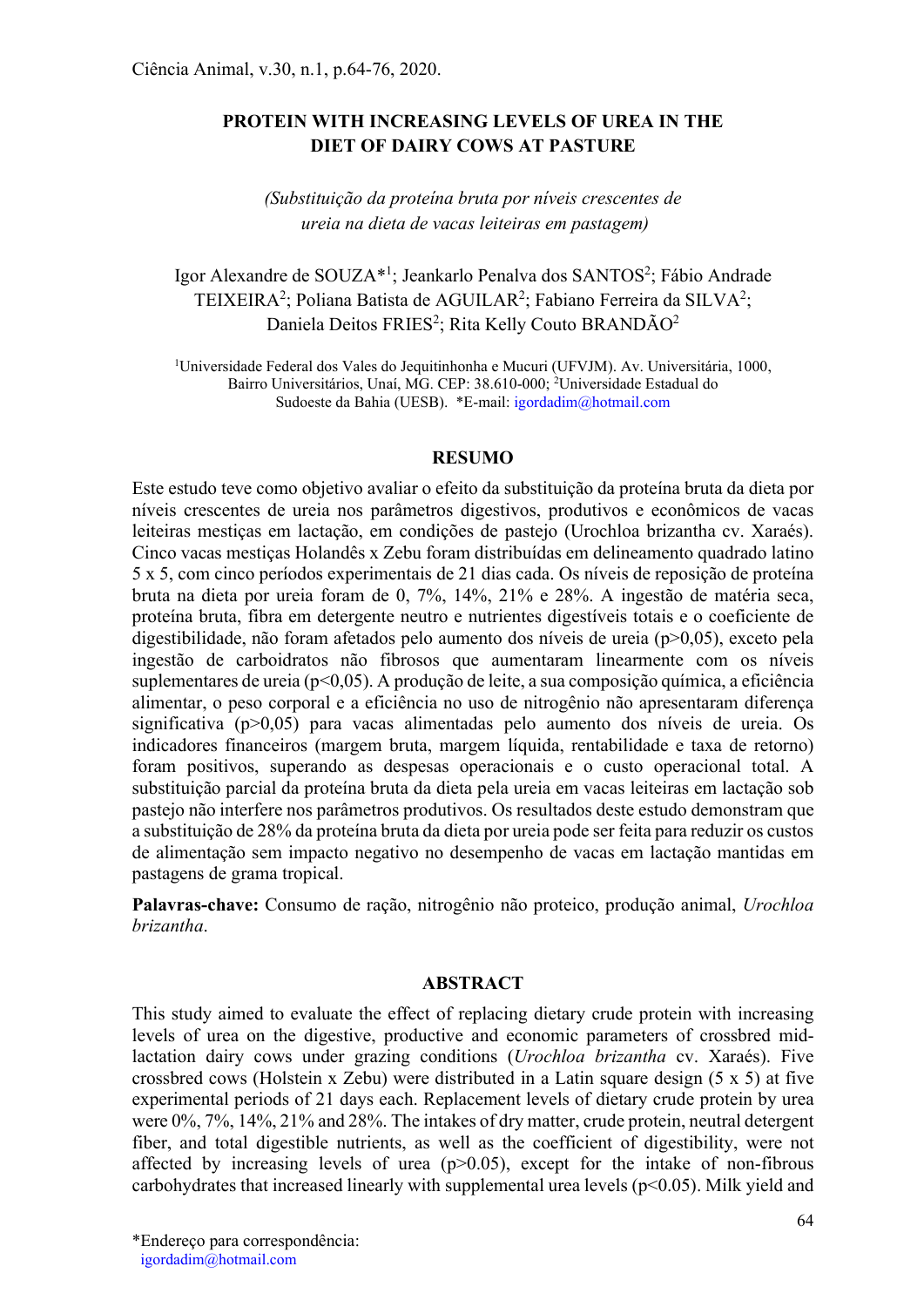chemical composition, feed efficiency, body weight, and nitrogen use efficiency did not show a significant difference  $(p>0.05)$  for cows fed by increasing levels of urea. The financial indicators (gross margin, net margin, profitability, and rate of return) were positive, exceeding operating expenses and the total operating cost. The partial replacement of dietary crude protein by urea in mid-lactation dairy cows under grazing conditions does not interfere with the productive parameters. The results of this study demonstrate that replacing 28% of dietary crude protein by urea could be done in order to reduce feeding costs without negative impact on the performance of lactating cows grazing tropical grass pastures.

Key words: Animal production, feed intake, non-protein nitrogen, Urochloa brizantha.

### INTRODUCTION

Dairy farming in the tropics is a low-technology agricultural system predominantly dominated by small farmers, with herds mostly composed of crossbred cows. Having an efficient and profitable dairy farming the quantity and quality of feed are the major factors (WANAPAT et al., 2018).

The variability in forage nutritional value and supply throughout the year due to the seasonality of production may require the use of concentrate supplementation, which assumes greater or lesser importance depending on the milk yield potential and lactation stage of the cow.

Feeding has a significant impact on the production costs in dairy systems. Therefore, new formulations based on the use of alternative feedstuffs in replacement of traditional products are necessary. This strategy is particularly important for protein supplements, minimizing total protein intake as well as reducing feed costs (BAHRAMI-YEKDANGI et al., 2014). Thus, to reduce the cost of conventional ingredients in dairy farms, the use of alternative suppliers to feed ruminant in tropical countries is extremely necessary (CERUTTI et al., 2016).

Urea is an alternative feedstuff that can partially replace dietary protein due to the ability of ruminal microorganisms hydrolyzed the non-protein nitrogen (NPN) by bacterial urease and utilize by micro‐organisms for microbial protein synthesis (PHILLIPSON, 1964; HIGHSTREET et al., 2010). In addition, to having a low acquisition cost, high availability and an ease of handling (ALMORA et al., 2012; GONÇALVES et al., 2014).

The dietary inclusion of urea as a supplemental source of non-protein nitrogen for dairy cows is common practice. However, recommendations under specific conditions are necessary to improve the conditions of management and economic return, especially for cows under grazing conditions. This study aimed to evaluate the effect of partially replacing dietary crude protein for urea on the productive and economic performance of crossbred mid-lactation dairy cows under grazing conditions.

#### MATERIAL AND METHODS

#### Experimental area, animals, diets, and experimental design

Procedures involving animals were approved by the Committee for Ethics in Animal Use under protocol number 131 (April 28, 2016) from State University of Southwest of Bahia, Brazil.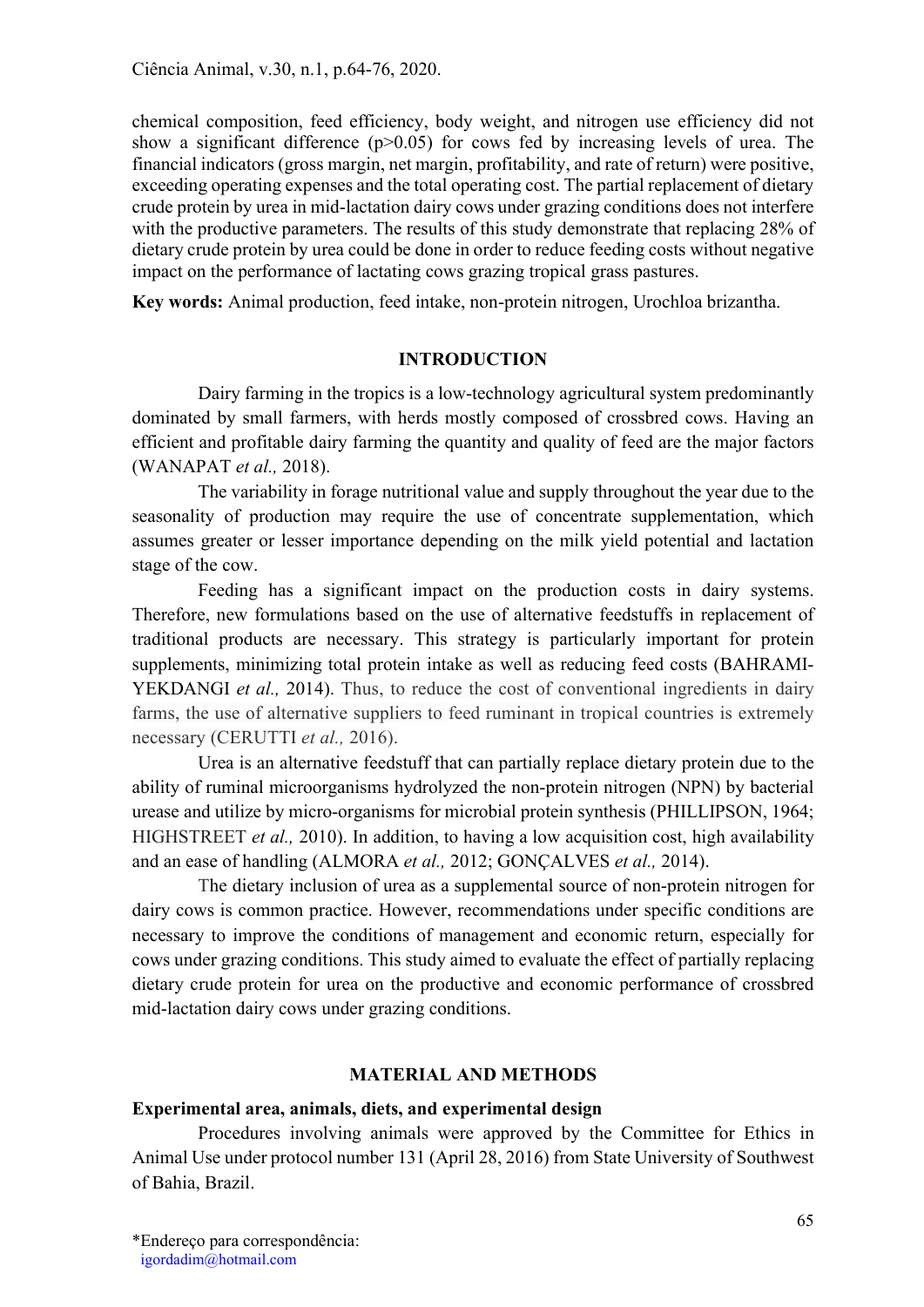The experiment was conducted at the Bela Vista farm at Macarani, State of Bahia, Central-Southern Bahia, Brazil, located at 15°40'35" South latitude and 40°45'06" West longitude, at an altitude of 310 m, from June 06 to September 14, 2014. The climate in the region is tropical (Aw), with a dry season, according to the Köppen (Year) classification. During this dry period in the region, low temperatures and rainfall are common.

Five crossbred Holstein (H)/Zebu (Z) cows (with proportions varying from 3/4 to 1/4 of H  $\times$  Z), of third or fourth lactation were used with approximately 120 $\pm$ 15.33 days in milk at the beginning of the experiment were distributed in a 5x5 Latin square, five urea levels and five experimental periods. The experiment lasted 105 days and was divided into five experimental periods of 21 days each, with the first 16 days for adaptation to diets and the last five days for data collection. Five dietary treatments were formulated in an attempt for them to be isoenergetic and isoproteic for cows with an average body weight of 450 kg and milk yield of 12 kg day<sup>-1</sup> adjusted to  $3.5\%$  fat according to NRC (2001). Diets were based on increasing levels of urea in replacement of dietary crude protein at 0.7%, 14%, 21% and 28%. The supplement was provided daily after milking at 8 a.m. in individual and covered stalls at 3 kg per cow. The animals also had access to twelve paddocks of 0.5 ha each, with Urochloa brizantha cv. Xaraés, and an rest area, provided with natural shade and fresh water. The cows were weighed two days at the beginning and three days at the end of each experimental period to verify body weight variations for each treatment.

#### Sampling procedure, data collection, and data analysis

In order to estimate forage production, 5 samples were randomly taken from the exact paddock were being used at the time of data collection, at 5 cm above the ground, using pruning shears and a square of 1.0 x 1.0 m, as well as using the technician of the handplucked 5 samples were randomly taken to chemical composition analyses at the 5 days over the data collection time. Samples of the ingredients and diet were analyzed as well (Tab. 01).

In order to estimate fecal production, chromium oxide  $(Cr_2O_3)$  was used as an external indicator, supplied daily at 7:00 a.m. in a single 10 g dose, which was packed in paper cartridges and introduced orally for 12 days. The feces were collected directly from the rectum during the last 5 days of the experimental period in alternating shifts (alternating morning or afternoon). Subsequently, the fecal output was calculated according to Smith and Reid (1955), using the following formula:  $FO = OP/CMF$  where  $FO =$  daily fecal output (g) day); OP = amount of chromic oxide provided (g day); and CMF = concentration of chromic oxide in the feces (g g DM). The concentration of the chromium oxide in the feces was performed by the method of atomic absorption, according to the methodology described by Williams et al. (1962), using the Model GBC Avant E Atomic Absorption Spectrometer apparatus.

Samples of feces, feeds and forages were pre-dried at 55 °C for 72 h, ground using a Willey mill (Tecnal, Piracicaba, São Paulo, Brazil) with a 1 mm sieve, stored in plastic bags, and storage until the analysis of chemical composition according to the Association of Analytical Chemists (AOAC, 1990): levels of the dry matter (DM) (Method 967−AOAC, 1990), ash (Method 942−AOAC, 1990), crude protein (CP) (Method 981.10−AOAC, 1990), and ether extract (EE) (Method 920−AOAC, 1990). To determine the neutral detergent fiber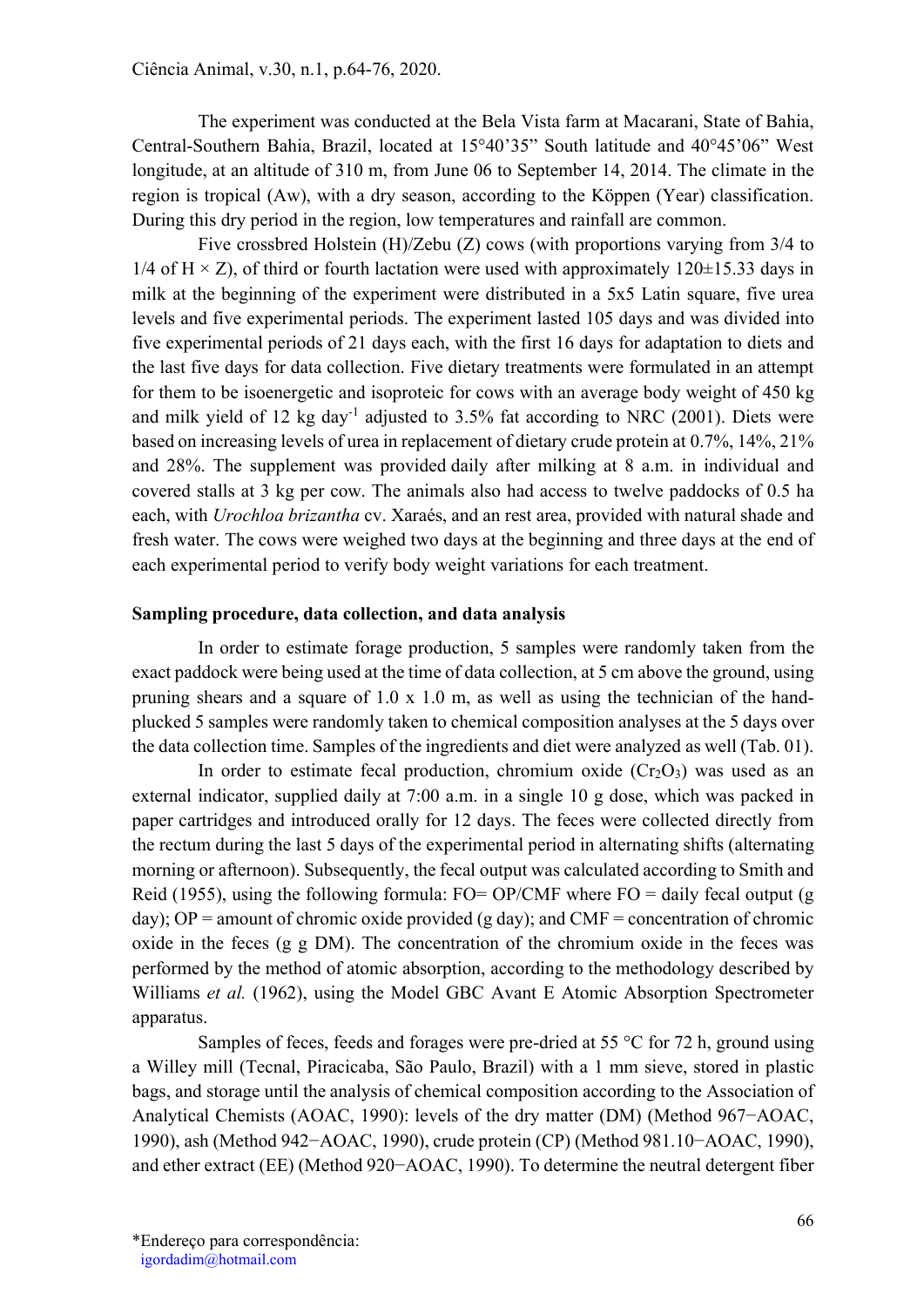(NDF), acid detergent fiber (ADF) contents, neutral detergent insoluble nitrogen (NDIN), and acid detergent insoluble nitrogen (ADIN) the methodology of Van Soest et al. (1991) was used with the modifications that were proposed in the Ankom device manual (Ankom Technology Corporation, Macedon, NY, USA). The percentage of total carbohydrates (TC) was assessed using the equation provided by Sniffen et al. (1992): TC (% DM) =  $100 -$ (%MM + %CP + %EE). The non-fiber carbohydrates (NFC) in the samples that did not contain urea were calculated by using the equation proposed by Detmann and Valadares Filho (2010): NFC = 100 – (% CP + % EE + % ash + % NDFap), in which % CP = crude protein content, %  $EE =$  ether extract content, % ash = ash content, and % NDFap = concentration of neutral detergent fiber corrected for ash and protein. Therefore, the NFC of the samples that contained urea was determined by using the following formula:  $NFC = 100$  $-$  {(% CP – % CPU + % U) + % ash + % EE + % NDFap}, in which %CPU = crude protein from urea and  $\%U$  = urea content. Total digestible nutrient (TDN) content was calculated according to NRC (2001): TDN = DCP + DEE  $\times$  2.25 + DNDF + DNFC, where DCP = digestible crude protein, DEE = digestible ether extract, FDND = digestible neutral detergent fiber, and  $DNFC =$  digestible non-fibrous carbohydrates (Tab. 01).

|                       |        |       |      | <b>Urea</b> levels |      |      |
|-----------------------|--------|-------|------|--------------------|------|------|
| Diets composition (%) | Forage | $0\%$ | 7%   | 14%                | 21%  | 28%  |
| Corn                  |        | 40.8  | 50.5 | 60.1               | 69.2 | 77.8 |
| Soybean meal          |        | 54.0  | 42.9 | 32.0               | 21.7 | 11.7 |
| <b>Mineral Blend</b>  |        | 5.20  | 5.11 | 5.00               | 4.88 | 5.11 |
| Urea                  |        | 0.00  | 1.49 | 2.90               | 4.22 | 5.46 |
| Nutrients $(\% )$     |        |       |      |                    |      |      |
| DM                    | 28.5   | 86.8  | 86.0 | 86.1               | 85.5 | 86.2 |
| $\bf CP$              | 10.4   | 23.6  | 20.3 | 25.3               | 22.9 | 21.5 |
| Lignin                | 5.70   | 0.50  | 0.60 | 0.60               | 0.60 | 0.60 |
| EЕ                    | 2.10   | 2.40  | 2.70 | 2.70               | 2.90 | 2.70 |
| <b>ADF</b>            | 38.2   | 6.90  | 4.10 | 3.80               | 4.30 | 4.10 |
| aNDF                  | 69.5   | 39.1  | 33.9 | 32.6               | 33.7 | 28.9 |
| <b>NFC</b>            | 7.60   | 32.5  | 40.2 | 38.3               | 40.8 | 48.5 |
| iNDF                  | 16.7   | 3.70  | 2.50 | 2.60               | 2.50 | 2.50 |
| <b>MM</b>             | 8.60   | 5.10  | 4.50 | 4.10               | 4.00 | 4.20 |

Table 01: Diets composition and chemical composition of ingredients, forage: concentrate, and the hand-plucked pasture samples of Urochloa brizantha cv. Xaraés.

 $DM =$  dry matter;  $CP =$  crude protein;  $-EE =$  ether extract;  $ADF =$  acid detergent fiber; aNDF = neutral detergent fiber adjusted for ash and protein; NFC = non-fiber carbohydrates iNDF = neutral detergent fiber indigestible; MM = mineral matter.

The dry matter intake (DMI) was obtained by the equation: DMI=  $\{[(FO*MCF) -$ MS] /MCFO} + DMIS, where DMI is the dry matter intake (kg day<sup>-1</sup>), FO is the fecal output (kg day<sup>-1</sup>), MCF is the marker concentration in feces (kg<sup>-1</sup>), MS is the marker in supplement (kg day<sup>-1</sup>), MCFO is the marker concentration in the forage (kg<sup>-1</sup>), and the DMIS is the dry matter intake of supplement (kg day<sup>-1</sup>).

Indigestible neutral detergent fiber (iNDF) was used as an internal indicator obtained after ruminal incubation (DETMANN *et al.*, 2012). Subsequently, the material was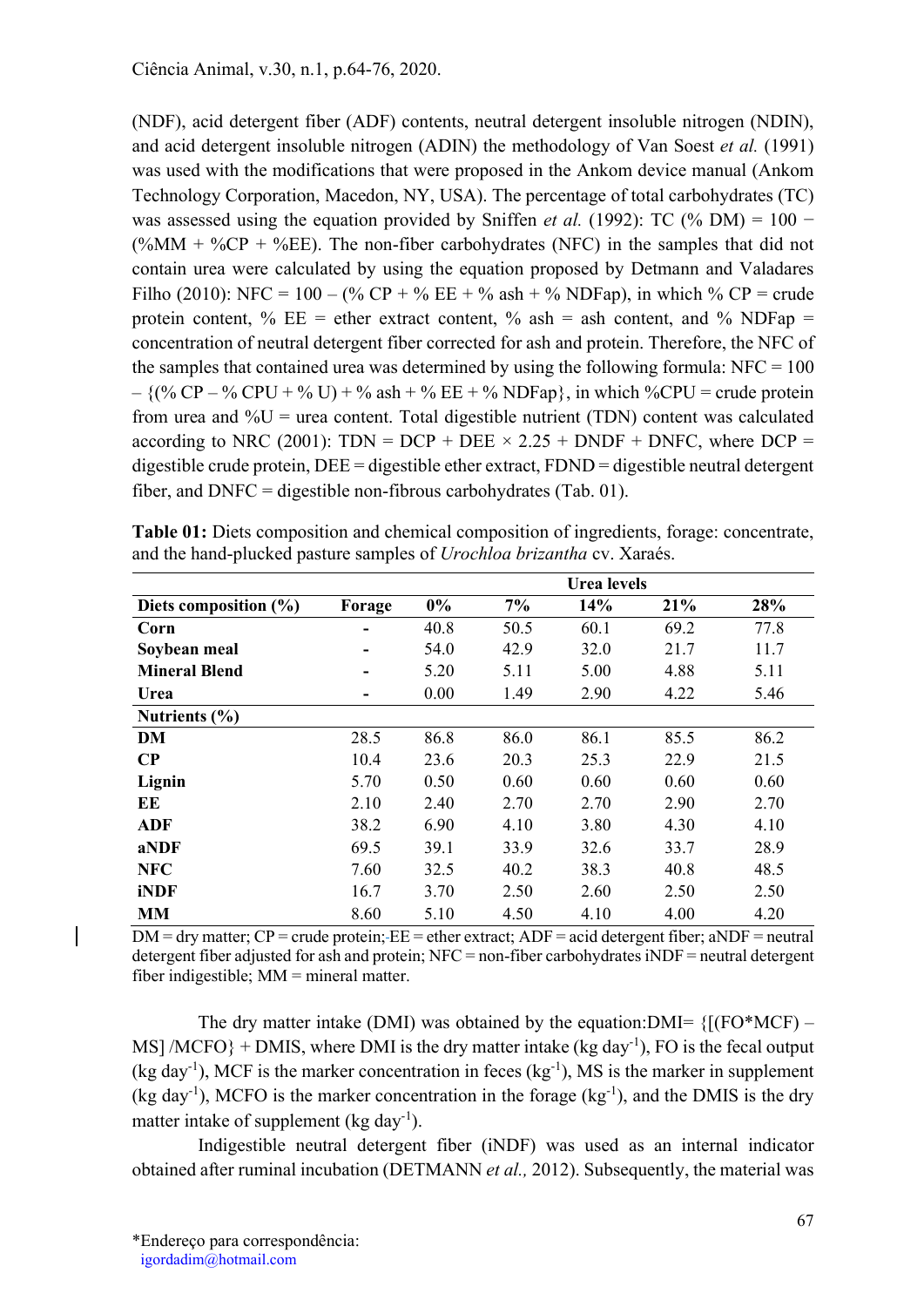subjected to neutral detergent extraction following the methodology proposed by Mertens (2002).

Feed efficiency was calculated by dividing the average milk yield (kg day) by the DM intake (kg day) (VALADARES FILHO *et al.*, 2000). The cows were milked once a day in the presence of calves. Milk yield was evaluated from the 17th to the 21st day of each experimental period. The cows were milked at 05h00 and the milk was weighed immediately after. On the  $19<sup>th</sup>$  day of each experimental period, aliquots of 350 mL of milk were collected and submitted to the composition analysis using the Lactoscan® digital device to determine the contents of fat, lactose, minerals and total solids. Fat-corrected milk (FMC) (3.5 g  $kg^{-1}$ ) was calculated as proposed by Sklan *et al.* (1992) by the following equation: FCM=  $(0.432 + 0.1625$  x percentage of milk fat) x kilograms of milk.

To estimate the balance of nitrogen compounds, spot urine samples were collected in spontaneous urination from all animals, on the  $21<sup>st</sup>$  day of each experimental period, about 4 hours after delivery of the supplement, as described by Barbosa et al. (2006). Samples were filtered through gauze and a 10 mL aliquot was separated and diluted with 40 mL sulfuric acid (0.036 N) according to the methodology of Valadares *et al.* (1999) intended for quantification of urinary concentrations of urea, nitrogen, and creatinine. Blood samples were taken by jugular vein puncture, also from all animals, on the  $21<sup>st</sup>$ day of each experimental period, about 4 hours after providing the supplement, using 5mL tubes (VacutainerTM) with EDTA. Then, the blood samples were centrifuged at 2,400 rpm for 15 minutes, and the plasma stored in 5 mL micro tubes and frozen at –20 °C until analysis.

Creatinine concentrations in urine and urea concentrations in urine and plasma were estimated using commercial kits (Bioclin). The conversion of urea into nitrogen ureic was made by multiplying the values by a factor of 0.4667. Nitrogen balance (N retained, g day) was calculated using the following formula: N retained (g) =  $\{N \text{ intake (g)} - N \text{ fecal (g)} - N\}$ urine  $(g)$ } Where: N retained = nitrogen retained in the animal organism; N intake = nitrogen intake by the animal; N fecal = nitrogen excreted in the feces; N urine = nitrogen excreted in the urine. Creatinine excretion (mg day) used to estimate the urine volume through spot samples was obtained for each animal according to the equation described by Chizzotti *et al.* (2004):  $CE = \{32,27 - 0,01093 \times BW\}$  Where:  $CE = \text{daily creation (mg day)}$ ;  $BW = body weight (kg)$ . Urine volume was estimated from the relationship between creatinine excretion (mg day) obtained in the previous equation, and the average concentration in urine samples (mg dL).

An economic feasibility study was performed; methodologies based on operating costs were used to evaluate the cost of production (AGUIAR e RESENDE, 2010), because it was a dairy activity, some economic indicators were converted into milk equivalent -ME.

### Statistical analysis

Analyses of variance were performed for all the variables using a 5x5 Latin Square Design, totaling five cows, five urea levels and five experimental periods. An effect was considered significant at a probability level of 5% or lower. When a significant effect was detected, an analysis of regression was conducted to check out which is the most appropriate equation (linear or quadratic) to fit the data. The data were submitted to analyses of variance and regression using the Statistical and Genetics Analyses System - SAEG (RIBEIRO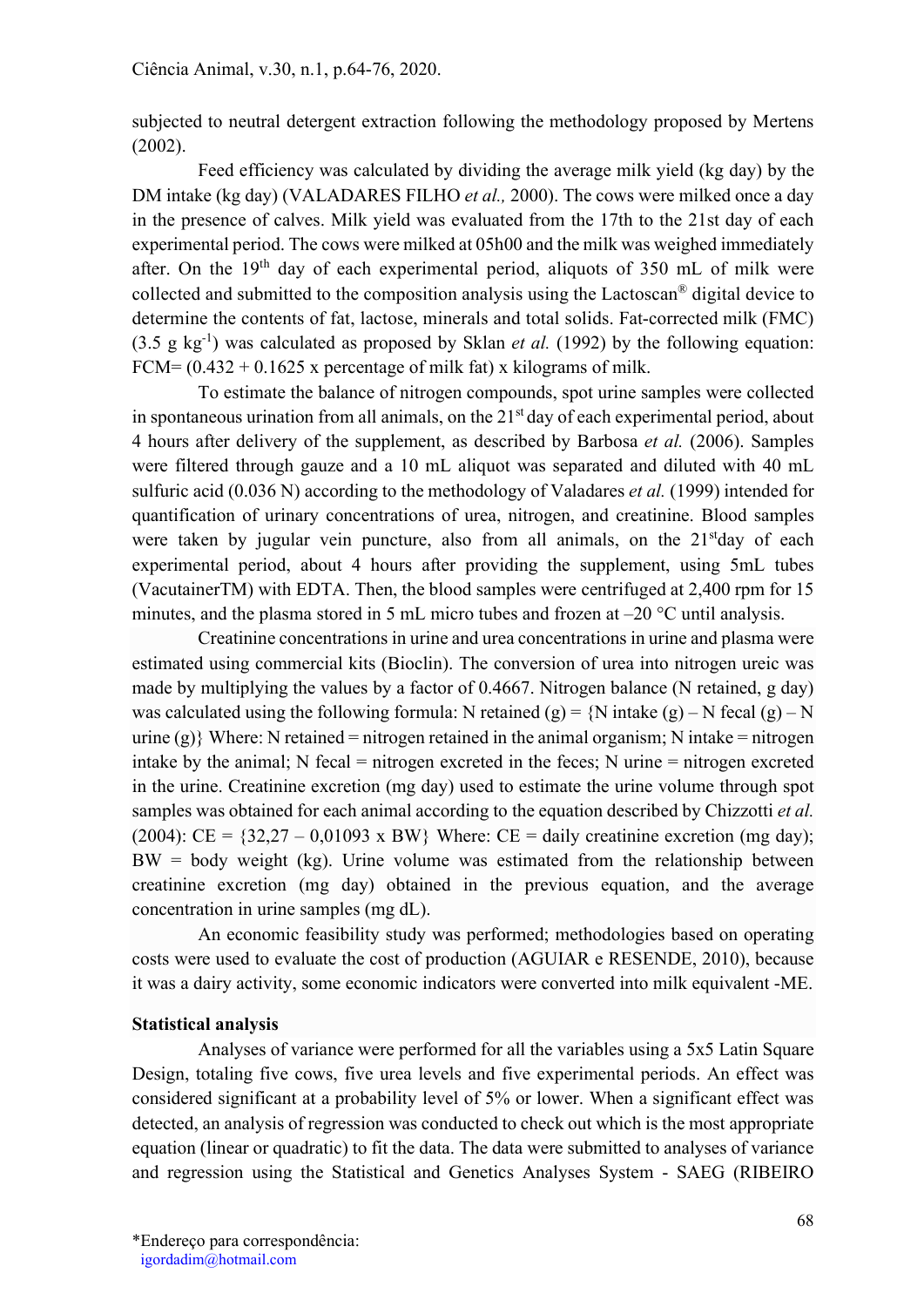JUNIOR, 2001). The indices of economic viability were compared through descriptive analyzes using the software Microsoft Excel 2013.

#### RESULTS AND DISCUSSION

The intakes by cows of almost all components were not affected for increasing levels of urea ( $p > 0.05$ ), except for the intake of NFC that increased ( $p < 0.05$ ) linearly with supplemental urea showing values of 1.46 kg day<sup>-1</sup> with the 0% of urea in the diet reaching 1.93 kg day<sup>-1</sup> with 28% of urea (Tab. 02). The average of daily DM intake was  $11.07 \text{ kg}^{-1}$ , 2.46% of BW, the DMF average was 8.49 kg day<sup>-1</sup>, or 1.88% of BW, the average of CP, aNDF and TDN intake were 1.46 kg day<sup>-1</sup>; 6.77 kg day<sup>-1</sup> and 6.88 kg day<sup>-1</sup> respectively (Tab. 02). The average of daily DM intake is in accordance with the recommendations of NRC (2001) for a 450-kg cow producing 10 kg of milk containing 3.5 g kg<sup>-1</sup> fat. It demonstrates that urea, regardless of its inclusion level, had no influence on dry matter intake in crossbred mid-lactation dairy cows under grazing conditions. Although urea is used to limit intake due to its metabolic effects and low palatability (HUBER and COOK, 1972) cows fed with urea responded similarly to those fed with plant‐derived sources of dietary protein.

|                               | Urea levels |       |       |       |       |         |                        |  |  |
|-------------------------------|-------------|-------|-------|-------|-------|---------|------------------------|--|--|
| <b>Digestibility</b>          | 0(%)        | 7(%)  | 14(%) | 21(%) | 28(%) | $CV\%1$ | $P$ value <sup>2</sup> |  |  |
| TDM $(g \ kg^{-1})$           | 61.57       | 61.05 | 64.05 | 63.89 | 61.97 | 3.51    | 0.1636                 |  |  |
| $CP$ (g kg <sup>-1</sup> )    | 62.67       | 61.67 | 63.24 | 62.55 | 63.74 | 8.54    | 0.9785                 |  |  |
| $EE$ (g kg <sup>-1</sup> )    | 55.68       | 52.83 | 60.43 | 58.8  | 56.91 | 8.53    | 0.1921                 |  |  |
| aNDF $(g \text{ kg}^{-1})$    | 65.09       | 63.08 | 68.21 | 66.39 | 64.35 | 5.08    | 0.2036                 |  |  |
| NFC $(g \ kg^{-1})$           | 66.93       | 71.41 | 75.67 | 74.63 | 79.34 | 10.76   | 0.2052                 |  |  |
| <b>Nutrient intake</b>        |             |       |       |       |       |         |                        |  |  |
| TDM $(kg \, day^{-1})$        | 11.45       | 11.25 | 10.53 | 10.71 | 11.41 | 7.44    | 0.3199                 |  |  |
| TDM (% BW)                    | 2.56        | 2.52  | 2.33  | 2.35  | 2.56  | 8.42    | 0.2560                 |  |  |
| $DMF$ (kg day <sup>-1</sup> ) | 8.85        | 8.67  | 7.95  | 8.14  | 8.83  | 9.58    | 0.3188                 |  |  |
| $DMF$ (% BW)                  | 1.97        | 1.94  | 1.75  | 1.78  | 1.98  | 10.79   | 0.2601                 |  |  |
| $CP$ (kg day <sup>-1</sup> )  | 1.51        | 1.49  | 1.40  | 1.43  | 1.46  | 6.06    | 0.3635                 |  |  |
| $aNDF(kg day-1)$              | 7.16        | 6.90  | 6.37  | 6.52  | 6.88  | 8.43    | 0.2491                 |  |  |
| $aNDF(\% BW)$                 | 1.60        | 1.54  | 1.40  | 1.43  | 1.54  | 9.46    | 0.2057                 |  |  |
| NFC ( $kg \, day^{-1}$ )      | 1.46        | 1.62  | 1.65  | 1.67  | 1.93  | 3.93    | 0.0023                 |  |  |
| TDN $(kg \, day^{-1})$        | 6.92        | 6.73  | 6.76  | 6.79  | 7.22  | 9.15    | 0.7269                 |  |  |

Table 02: Nutrient intake and digestibility of mid-lactation cows supplemented on pasture in increasing levels of crude protein replacing of the diet by urea.

<sup>1</sup>CV% = Coefficient of variation (as percentage); <sup>2</sup>Using F test at 5% significance level; TDM = total dry matter;  $DMF = dry$  matter from forage;  $CP = crude$  protein;  $EE = Ethernet$  Extract;  $aNDF = ash$  and protein-free neutral detergent fiber; NFC = non-fibrous carbohydrates; TDN = total digestible nutrients.

The rates of 0%, 7%, 14%, 21% and 28% of urea in replacement of dietary crude protein corresponded to 0.0; 0.31; 0.62; 0.93; 1.24 g kg<sup>-1</sup> of urea in a total dry matter basis. All urea levels allowed satisfactory synchrony between the supply of fermentable carbohydrates and nitrogen compounds without influencing the dry matter intake.

The proportion of soybean meal in the concentrate decreased as urea levels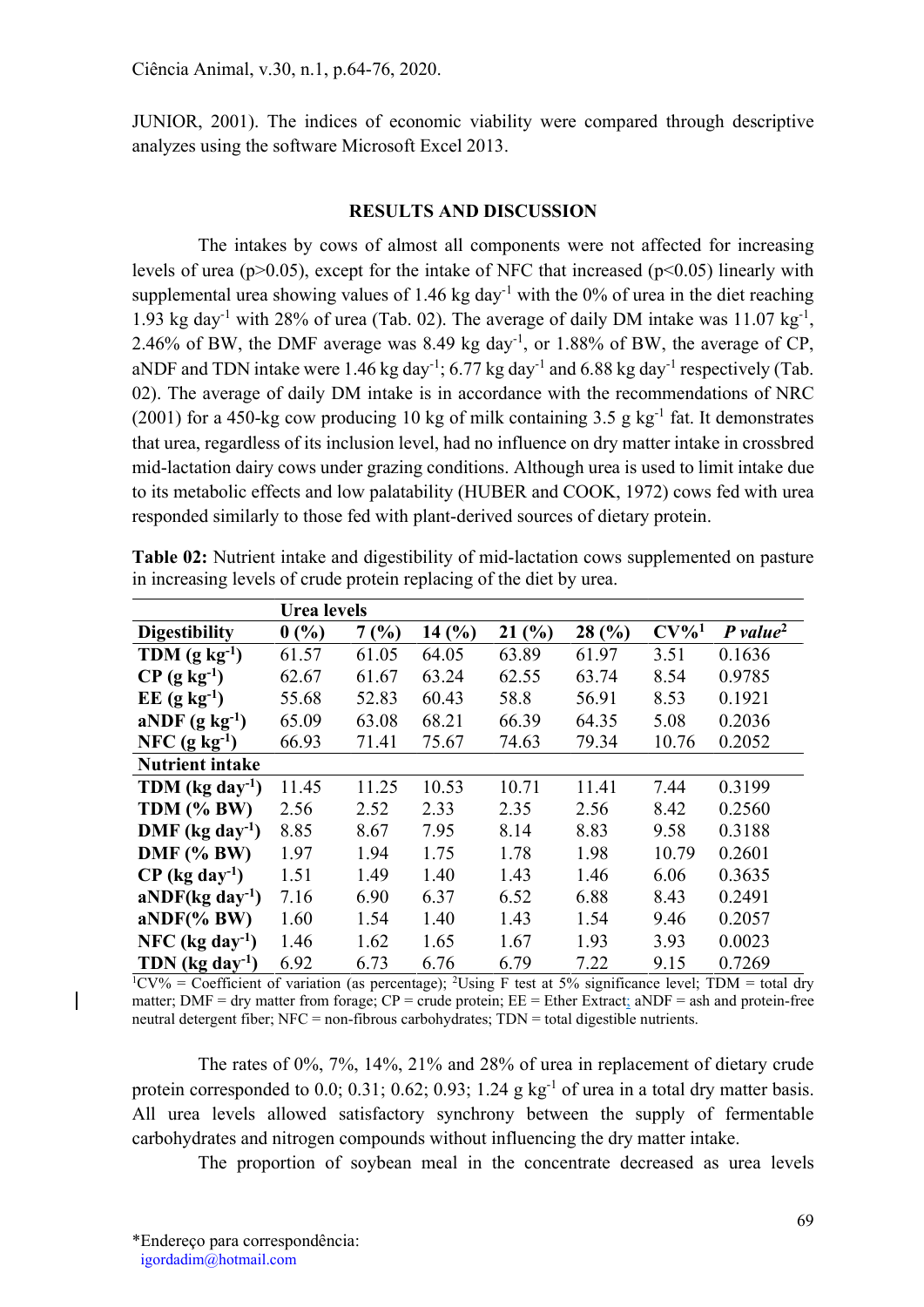increased. Consequently, the proportion of corn also increased, resulting in a linear increase in the content of non-fibrous carbohydrates.

In pasture-based systems, the dry matter intake is directly associated with forage availability, quality, and allowance, which can significantly interfere with the success of the livestock company. The average of dry matter availability was  $2,700$  kg DM ha<sup>-1</sup>, value  $60\%$ below than the recommended by the national literature (PAULINO et al., 2008; SILVA et al., 2009) of 4,500 kg DM ha<sup>-1</sup>. Forage availability did not reduce the dry matter intake, and the results were consistent with the genetic potential and lactation stage of cows. According to Hodson (1990), the dry matter intake from pasture reaches a maximum when the forage allowance is between 10 to 12% of the body weight, where excellent performances in grazing animals are reported. The average of dry matter allowance reached 6% of the body weight, which is below the recommended limits. However, this restriction was not enough to negatively influence the productive performance of cows.

The replacement of the dietary crude protein for urea for all levels tested did not influence (p>0.05) the digestibility of DM, CP, EE, aNDF, and NFC with average values of 62.51; 62.77; 56.93; 65.42 g  $kg^{-1}$  respectively (Tab. 02). According to the report by Pessoa et al. (2009), the positive effects of the dietary inclusion of urea on nutrient digestibility in ruminants depend on the ability of ruminal microorganisms to assimilate the final fermentation products. The partial replacement of total dietary protein with five levels of urea contributed to the synchrony between the release of nitrogen compounds and energy, boosting the development of ruminal microbiota.

Milk yield, feed efficiency, crude protein efficiency, and body weight condition were not influenced  $(p>0.005)$  by the increasing levels of urea in replacement of dietary crude protein. The average of the milk yield was 8.9 kg day<sup>-1</sup>, FE was 0.78 kg milk  $DMI^{-1}$ and CPE 5.94 kg milk  $CP^{-1}$  (Tab. 03). The milk composition as well were not influenced (p>0.05) by the increasing levels of urea with average values of protein, fat, lactose, mineral and total solids of 3.22; 4.42; 4.88; 0.76; 13.3 g kg<sup>-1</sup> respectively (Tab. 03). The fat-corrected milk yield averaged was below the expected production of 12 kg day<sup>-1</sup> according to the diet formulation. However, the milk yield was satisfactory and consistent with the genetic potential of cows, lactation stage, climatic conditions, and forage intake.

The quality of the diet favored weight gain due to the reduction in the energy requirement for milk production as lactation progressed. Therefore, cows did not mobilize body reserves to sustain milk production.

Feed efficiency and CP use efficiency were similar between treatments because there was no difference intakes of dry matter and other nutrients and their digestibility.

Milk fat concentration in cows fed NPN is close to 3.5 g kg<sup>-1</sup> (GONCALVES *et al.*, 2014), a value lower than the one found in this study  $(4.4 \text{ g kg}^{-1})$ . This result is important because the dairy industry is tending to pay more for milk with higher concentrations of solids, such as fat. The concentration found can be explained by the high proportion of fiber in the diet and by the lactation stage of cows. According to Reis *et al.* (2012), the milk fat content is inversely proportional to milk yield and generally decreases as production increases. Cows were studied after peak production in mid-lactation, the point in which milk yield starts to decrease.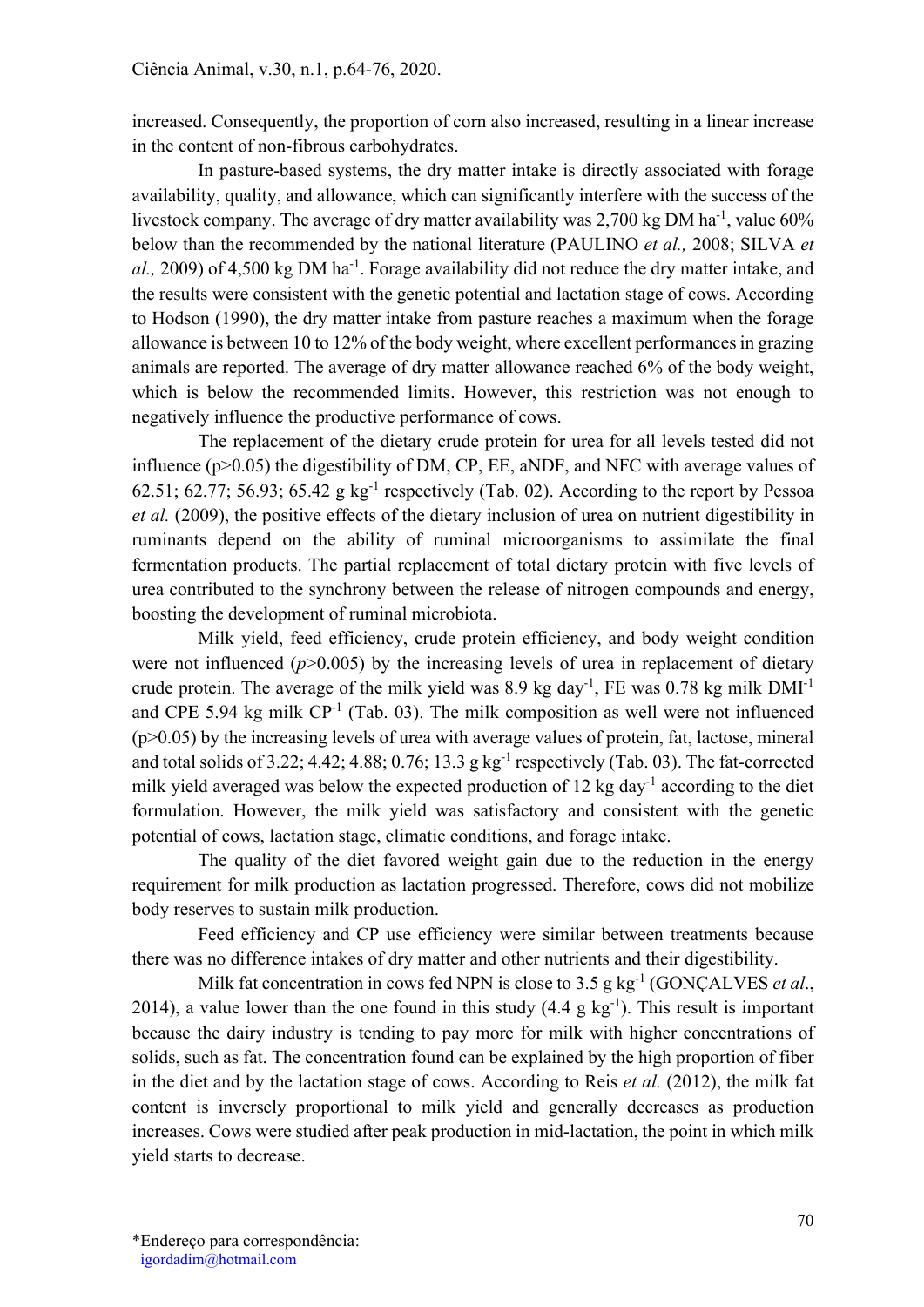|                                                 | Urea levels |       |       |       |       |         |                        |  |  |
|-------------------------------------------------|-------------|-------|-------|-------|-------|---------|------------------------|--|--|
| <b>Milk composition</b>                         | 0(%)        | (%)   | 14(%) | 21(%) | 28(%) | $CV\%1$ | $P$ value <sup>2</sup> |  |  |
| Protein $(g \ kg^{-1})$                         | 3.30        | 3.20  | 3.20  | 3.20  | 3.20  | 2.07    | 0.1329                 |  |  |
| Fat $(g \text{ kg}^{-1})$                       | 4.80        | 4.30  | 4.20  | 4.30  | 4.50  | 10.77   | 0.4099                 |  |  |
| Lactose $(g \ kg^{-1})$                         | 5.00        | 4.80  | 4.90  | 4.90  | 4.80  | 1.62    | 0.1532                 |  |  |
| Minerals $(g \text{ kg}^{-1})$                  | 0.80        | 0.80  | 0.80  | 0.70  | 0.70  | 7.91    | 0.3639                 |  |  |
| Total solids $(g \ kg^{-1})$                    | 13.80       | 13.10 | 13.10 | 13.20 | 13.30 | 3.97    | 0.2118                 |  |  |
| Performance                                     |             |       |       |       |       |         |                        |  |  |
| Milk yield (kg day <sup>-1</sup> ) <sup>3</sup> | 9.10        | 8.80  | 9.00  | 8.30  | 9.30  | 13.07   | 0.7263                 |  |  |
| $FE$ (kg milk $DMI^{-1}$ ) CMS)                 | 0.80        | 0.80  | 0.80  | 0.70  | 0.80  | 12.62   | 0.8677                 |  |  |
| $CPE$ (kg milk $CP^{-1}$ )                      | 5.90        | 5.80  | 6.10  | 5.60  | 6.30  | 12.82   | 0.6894                 |  |  |
| $BWC$ (kg day <sup>-1</sup> )                   | 0.40        | 0.30  | 0.40  | 0.40  | 0.40  | 89.40   | 0.9640                 |  |  |

Table 03: Performance and milk composition of mid-lactation cows supplemented on pasture in increasing levels of crude protein replacing of the diet by urea.

 ${}^{1}$ CV% = Coefficient of variation (as percentage); <sup>2</sup>Using F-test at 5% significance level; <sup>3</sup> milk yield corrected to 3.5% of fat; FE = Feed Efficiency; CPE: crude protein efficiency; BWC = body weight condition.

Milk protein content was not changed by urea inclusion due to the synergy between ruminal fermentation processes, allowing the microorganisms to capture available nitrogen in the rumen and to convert N into microbial protein regardless of the protein source.

Milk lactose content usually ranges from 4.5 to 5 g  $kg^{-1}$  the value obtained in the present study  $(4.9 \text{ g kg}^{-1})$  is within this range. Lactose is the milk component least affected by diet. The average of total solids reached 13.3 g  $kg^{-1}$ , demonstrating that there was no effect of adding urea to the diet on milk total solids under the conditions of the present study.

The blood urea nitrogen (BUN) did not influence  $(p>0.05)$  by the urea levels tested with an average value of 12.17 mg  $dL^{-1}$ , as well as milk urea nitrogen (MUN) did not influence (p>0.05) by the urea levels with average value of  $11.52$  mg dL<sup>-1</sup> (Tab. 04).

Table 04: Ureic nitrogen concentrations of mid-lactation cows supplemented on pasture in increasing levels of crude protein replacing of the diet by urea.

| Urea levels                  |       |       |           |       |       |         |         |  |  |
|------------------------------|-------|-------|-----------|-------|-------|---------|---------|--|--|
|                              | 0(%)  | 7(%)  | 14 $(% )$ | 21(%) | 28(%) | $CV\%1$ | P value |  |  |
| $BUN$ (mg dL <sup>-1</sup> ) | 10.93 | 11.51 | 12.19     | 12.41 | 13.79 | 1549    | 0.2297  |  |  |
| $MUN (mg dL-1)$              | 10.32 | 10.88 | 11.55     | 11.76 | 13.11 | 16.02   | 0.2097  |  |  |

 $1$ CV% = Coefficient of variation (as percentage); <sup>2</sup>Using F-test at 5% significance level; BUN = Blood urea nitrogen; MUN = Milk urea nitrogen.

Nitrogen levels did not affect  $(p>0.05)$  the content of nitrogen in the feces, milk and the urine (g day<sup>-1</sup>), nor the N intake (g day<sup>-1</sup>), N retention (g day<sup>-1</sup>) and nitrogen retention (% N intake), whose average values were 90.07; 45.98; 32.49; 238.91; 70.36; 29.34 g kg-1 (Tab. 05). According to Chizzotti et al. (2007), blood urea nitrogen cannot exceed the interval from 13 to 15 mg  $dL^{-1}$  since values above this limit would represent losses of dietary proteins. Jonker et al. (1998) define as acceptable for blood urea nitrogen BUN the range from 10 to 16 mg  $dL^{-1}$ . The average value obtained for cows fed diets with supplemental urea was considered adequate, indicating good nutritional management and efficient use of nitrogen. According to Vasconcelos et al. (2010), blood urea nitrogen values below 10 mg  $dL^{-1}$  suggest protein and/or energy-deficient diets. In this study, none of the cows fed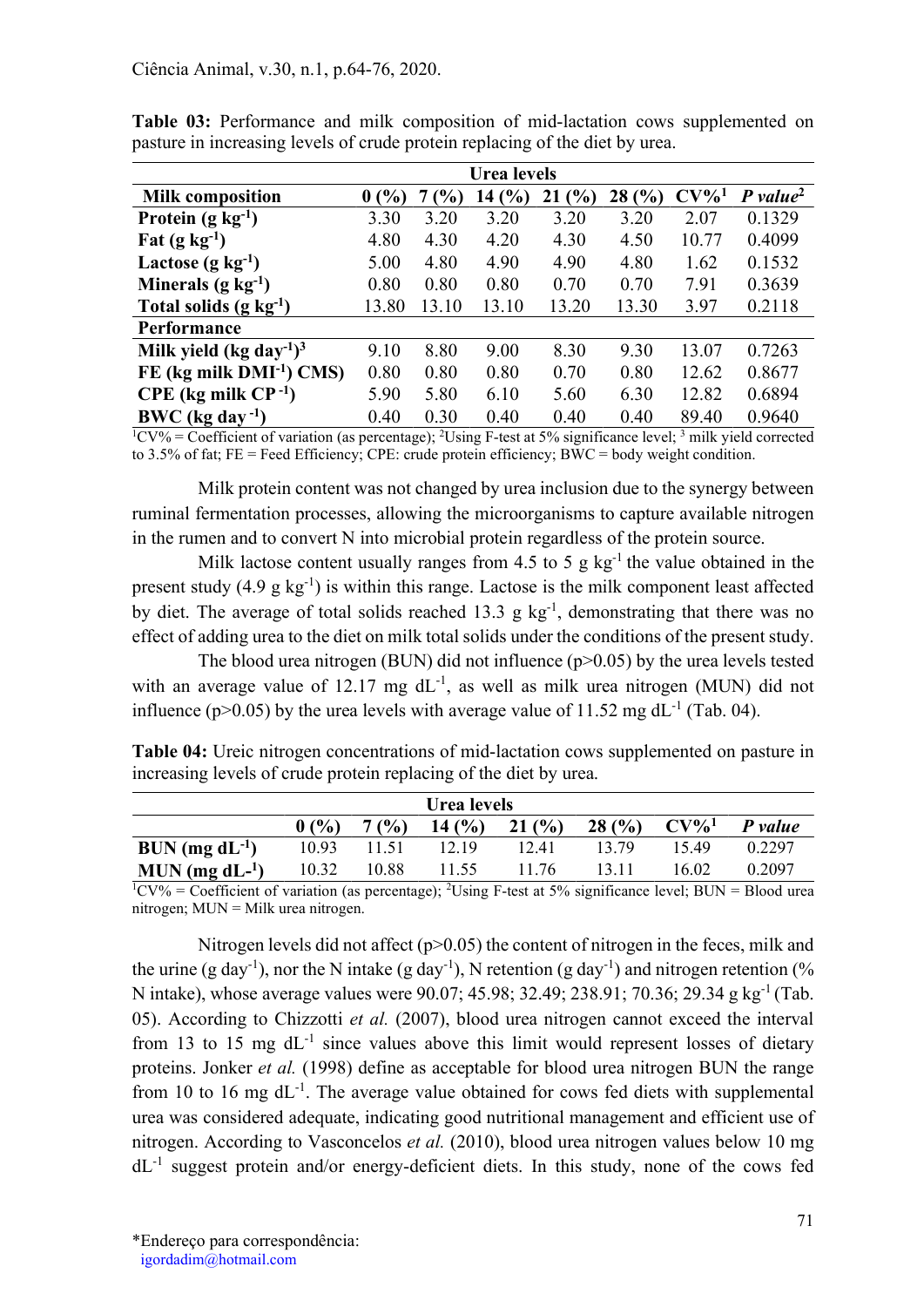increasing levels of urea had values below 10 mg  $dL^{-1}$ . Regarding the MUN levels, values between 10 and 14 mg  $dL^{-1}$  are recommended (JONKER *et al.*, 1998; JOHNSON and YOUNG 2003; RAJALA-SCHULTZ and SAVILLE 2003). According to Leão et al. (2014), although several non-nutritional factors such as milk yield, age, lactation stage, and breed may influence the MUN concentration, the most significant factor is protein nutrition.

Table 05: Nitrogen compounds of mid-lactation cows supplemented on pasture in increasing levels of crude protein replacing of the diet by urea.

|                                | 0(%)   | $\frac{1}{2}$ | 14(%)  | (%)<br>21 | 28(%)  | $CV\%1$ | P value |
|--------------------------------|--------|---------------|--------|-----------|--------|---------|---------|
| N intake $(g \, day^{-1})$     | 246.15 | 239.53        | 236.42 | 237.30    | 235.17 | 2.90    | 0.1633  |
| N feces (g day <sup>-1</sup> ) | 92.62  | 91.97         | 89.31  | 91.17     | 85.30  | 14.22   | 0.8954  |
| N milk (g day <sup>-1</sup> )  | 48.09  | 44.43         | 46.36  | 43.02     | 48.00  | 14.01   | 0.6711  |
| N urine $(g \, day^{-1})$      | 27.97  | 28.99         | 32.11  | 39.03     | 34.39  | 41.68   | 0.7094  |
| N retained $(g \, day^{-1})$   | 77.47  | 74.14         | 68.65  | 64.08     | 67.48  | 33.02   | 0.8935  |
| N retained $(\% N$ intake)     | 31.38  | 31.06         | 29.12  | 26.39     | 28.74  | 31.13   | 0.9084  |

<sup>1</sup>CV% = Coefficient of variation (as percentage); <sup>2</sup>Using F-test at 5% significance level.

There was no difference in nitrogen intake with increasing urea levels. This result is explained by the lack of change in dry matter and protein intakes between treatments (Tab. 02) and the similarity in CP levels since the diets were formulated to be isonitrogenous. The positive nitrogen balance indicates protein retention in the animal's body, avoiding losses in cow performance. Therefore, this means that the protein requirements have been met (VASCONCELOS et al., 2010).

Operating expenses decreased with increasing urea levels, the total cost (cow day) reduced to 5.50% compared to the levels of 0% to 28% of replacement of dietary crude protein in the diet by urea. Profitability and rate of return were positive, with an increase of 13.37% and 38.39% respecpetively (Tab. 06).

| Table 06: Economic viability of milk production of mid-lactation cows supplemented on |  |
|---------------------------------------------------------------------------------------|--|
| pasture in increasing levels of crude protein replacing of the diet by urea.          |  |

|                                                       | <b>Urea Levels</b> |       |       |       |       |  |  |  |
|-------------------------------------------------------|--------------------|-------|-------|-------|-------|--|--|--|
| Gross income $(R\mathbb{S}^*$ cow day <sup>-1</sup> ) | 0(%)               | 7(%)  | 14(%) | 21(%) | 28(%) |  |  |  |
| <b>Total Gross Income</b>                             | 10.68              | 10.87 | 11.06 | 10.39 | 11.06 |  |  |  |
| Milk price equivalent (I)                             | 11.24              | 11.44 | 11.64 | 10.93 | 11.64 |  |  |  |
| Cost (R\$ cow day <sup>-1</sup> )                     |                    |       |       |       |       |  |  |  |
| <b>Operating Expenses</b>                             | 5.10               | 4.97  | 4.79  | 4.70  | 4.65  |  |  |  |
| <b>Total Operating Cost</b>                           | 5.22               | 5.09  | 4.92  | 4.82  | 4.77  |  |  |  |
| <b>Opportunity cost</b>                               | 3.31               | 3.31  | 3.31  | 3.31  | 3.31  |  |  |  |
| <b>Total cost</b>                                     | 8.55               | 8.40  | 8.23  | 8.13  | 8.08  |  |  |  |
| <b>Financial indicators</b>                           |                    |       |       |       |       |  |  |  |
| Gross margin $(R\$ cow day <sup>-1</sup> )            | 5.58               | 5.90  | 6.27  | 5.69  | 6.41  |  |  |  |
| Net margin $(R\$ cow day <sup>-1</sup> )              | 5.46               | 5.78  | 6.14  | 5.57  | 6.29  |  |  |  |
| Profit (R\$ cow day)                                  | 2.15               | 2.47  | 2.83  | 2.26  | 2.98  |  |  |  |
| Profitability $(\% )$                                 | 20.00              | 22.72 | 25.58 | 21.75 | 26.94 |  |  |  |
| Rate of return** $(\frac{9}{0})^{(8/1C)}$             | 3.36               | 3.86  | 4.42  | 3.54  | 4.65  |  |  |  |

\* R\$: Brazilian real (Portuguese: real, pl. reais; sign: R\$; code: BRL) is the official currency of Brazil. It is subdivided into 100 centavos. \*\* Including the land. IC–Invested capital.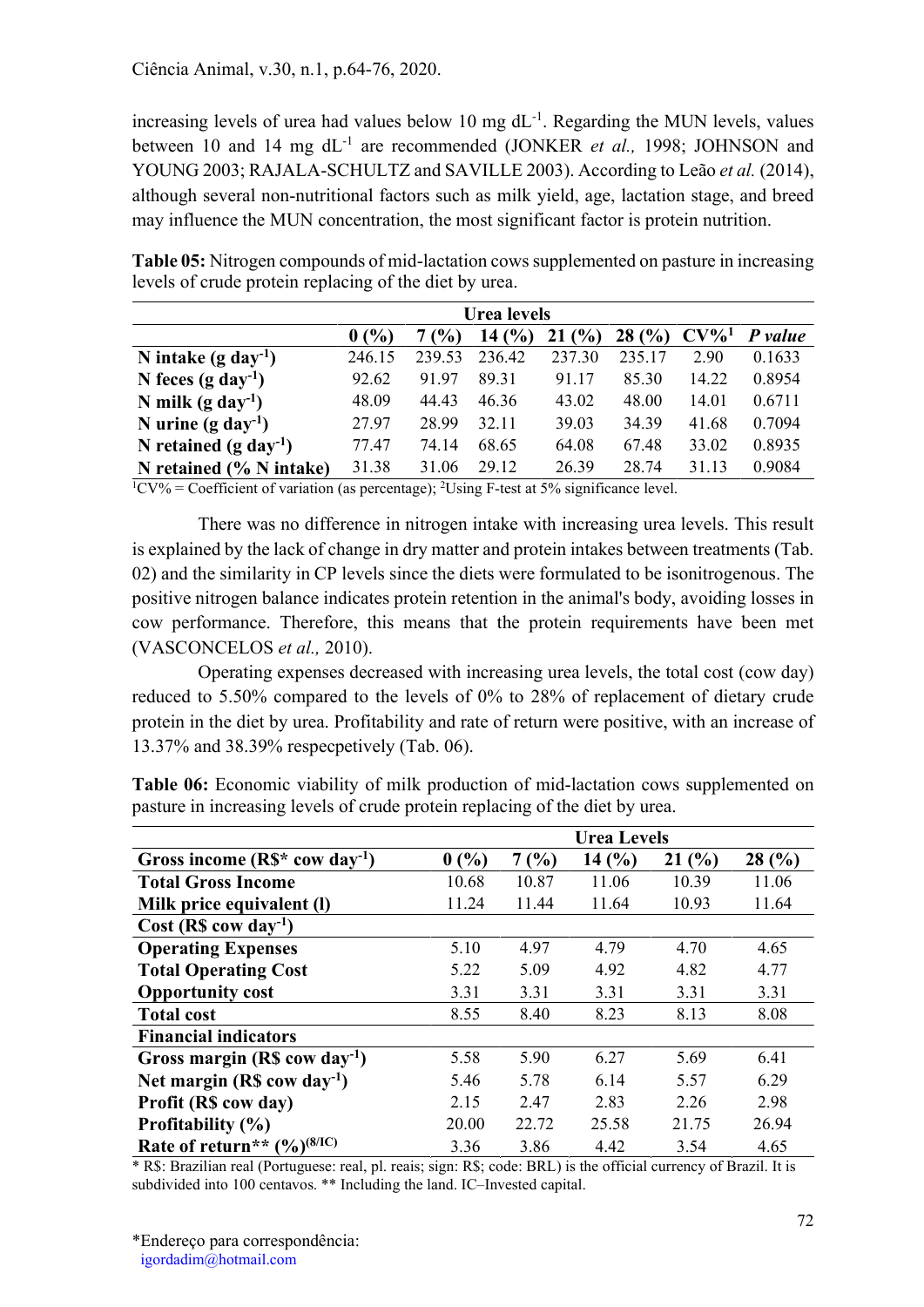The operating expenses were directly influenced by the partial replacement of protein from soybean meal for urea. The high nitrogen content in urea reduces the price per kilogram of protein compared to other traditional crude protein sources. Then, the cost of the concentrate is inversely proportional to the inclusion of non-protein nitrogen sources, positively influencing the financial indicators: gross margin, net margin, profitability, and rate of return (Tab. 06). This result allows dairy farmers to reduce feeding costs by using urea as an alternative source to the traditional soybean meal.

# **CONCLUSION**

The replacement of crude protein with urea in diets for mid-lactation dairy cows under grazing conditions does not interfere with the productive parameters. Therefore, we recommend replacing 28% of dietary crude protein with urea due to better financial results.

# ACKNOWLEDGMENTS

This study was financed in part by the Coordenação de Aperfeiçoamento de Pessoal de Nível Superior - Brasil (CAPES) - Finance Code 001. Thanks to all the researchers, technicians and support staff of the State University of Southwest Bahia- UESB.

## **REFERENCES**

ALMORA, E.A.; HUNTINGTON, G.B.; BURNS, J.C. Effects of supplemental urea sources and feeding frequency on ruminal fermentation, fiber digestion, and nitrogen balance in beef steers. Animal feed science and technology, v.171, n.2-4, p.136-145, 2002.

AOAC. Association of official analytical chemists. Official methods of analysis, n.12, 1990. 1298p.

BAHRAMI-YEKDANGI, H.; KHORVASH, M.; GHORBANI, G.R.; ALIKHANI, M.; JAHANIAN, R.; KAMALIAN, E. Effects of decreasing metabolizable protein and rumenundegradable protein on milk production and composition and blood metabolites of Holstein dairy cows in early lactation. Journal of Dairy Zcience, v.97, n.6, p.3707-3714, 2014.

BARBOSA, M.A.A.D.F.; NASCIMENTO JÚNIOR, D.D.; CECATO, U. Dinâmica da pastagem e desempenho de novilhos em pastagem de capim-tanzânia sob diferentes ofertas de forragem. Revista Brasileira de Zootecnia, v.35, n.4, p.1594-1600, 2006.

CERUTTI, W.G.; VIEGAS, J.; BARBOSA, A.M.; OLIVEIRA, R.L.; DIAS, C.A.; COSTA, E.S.; NORNBERG, J.L.; CARVALHO, G.G.P.; BEZERRA, L.R.; SILVEIRA, A. M. Fatty acid profiles of milk and Minas frescal cheese from lactating grazed cows supplemented with peanut cake. Journal of Dairy Research, v.83, n.1, p.42-49, 2016.

CHIZZOTTI, M.L.; VALADARES FILHO, S.C.; VALADARES, R.F.D.; CHIZZOTTI, F.H.M.; MARCONDES, M.I.; FONSECA, M.A. Consumo, digestibilidade e excreção de uréia e derivados de purinas em vacas de diferentes níveis de produção de leite. Revista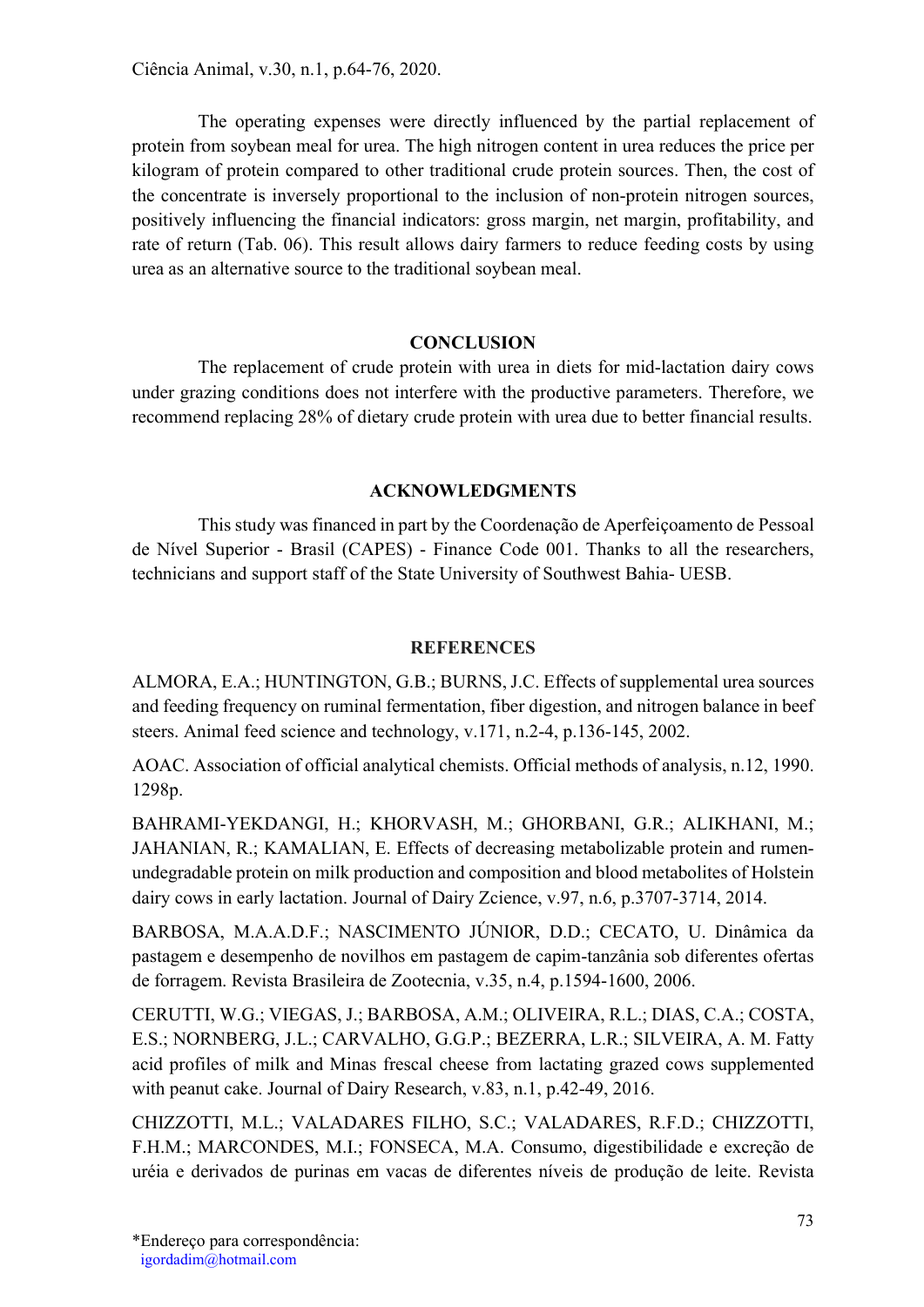Brasileira de Zootecnia, v.36, n.1, p.138-146, 2007.

CHIZZOTTI, M.L.; VALADARES FILHO, S.C.; VALADARES, R.F.D.; MARTINS, F.H.; MARCONDES, M.I.; FONSECA, M.A.; PORTO, M.O.; PINA, D.S.; LEAL, T.L.; SILVA, T.L.; ARAUJO, A.M. Excreção de creatinina em novilhos e novilhas. In: Reunião Anual da Sociedade Brasileira de Zootecnia, 41, 2004, Campo Grande. Anais...Campo Grande: Sociedade Brasileira de Zootecnia, 2004. CD-ROM. Nutrição de ruminantes.

DETMANN, E.; VALADARES FILHO, S.C. On the estimation of non-fibrous carbohydrates in feeds and diets. Arquivo Brasileiro de Medicina Veterinária e Zootecnia, v.62, n.4, p.980-984, 2010.

DETMANN, E.; SOUZA, M.A.; VALADARES FILHO, S.C.; QUEIROZ, A.C.; BERCHIELLI, T.T.; SALIBA, E.O.S.; CABRAL, L.S.; PINA, D.S.; LADEIRA, M.M. E; AZEVEDO, J.A.G. Métodos para análise de alimentos – INCT, Ciência Animal, Visconde do Rio Branco. Brasil: Suprema; 2012. 214p.

GONÇALVES, G.D.S.; PEDREIRA, M.D.S.; AZEVEDO, J.A.G.; DEL REI, A.J.; SILVA, H.G.O.; SILVA, F.F. Replacement of soybean meal by conventional and coated urea in dairy cows: intake, digestibility, production and composition of milk. Acta Scientiarum Animal Sciences, v.36, n.1, p.71-78, 2014.

HIGHSTREET, A.; ROBINSON, P.H.; ROBISON, J.; GARRETT, J.G. Response of Holstein cows to replacing urea with with a slowly rumen released urea in a diet high in soluble crude protein. Livestock Science, v.129, n.1-3, p.179-185, 2010.

HODGSON, J. (1990). Grazing management. Science into practice. Ltd, Massey University, Palmerston North, New Zealand. Longman Group UK; 1990. 203p.

HUBER, J.T.; COOK, R.M. Influence of site of administration of urea on voluntary intake of concentrate by lactating cows. Journal of Dairy Science, v.55, n.10, p.1470-1473, 1972.

JOHNSON, R.G.; YOUNG, A.J. The association between milk urea nitrogen and DHI production variables in western commercial dairy herds. Journal of Dairy Science, v.86, n.9, p.3008-3015, 2003.

JONKER, J.S.; KOHN, R.A.; ERDMAN, R.A. Using milk urea nitrogen to predict nitrogen excretion and utilization efficiency in lactating dairy cows. Journal of Dairy Science, v.81, n.10, p.2681-2692, 1998.

LEÃO, G.F.M.; NEUMANN, M.; ROZANSKI, S.; DURMAN, T.; DOS SANTOS, S.K.; BUENO, A.V.I. Nitrogênio uréico no leite: aplicações na nutrição e reprodução de vacas leiteiras. Agropecuária Científica no Semiárido, v.10, n.2, p.29-36, 2014.

MERTENS, D.R. Gravimetric determination of amylase-treated neutral detergent fiber in feeds with refluxing beakers or crucibles: collaborative study. Journal of AOAC International, v.85, n.6, p.1217–1240, 2002.

NATIONAL RESEARCH COUNCIL. Nutrient requirements of dairy cattle  $(7<sup>th</sup>$  rev.ed.), Washington, DC. United State of American: National Academy Press, 2001. 408p.

PAULINO, M.F.; DETMANN, E.; VALADARES FILHO, S.D.C. Bovinocultura funcional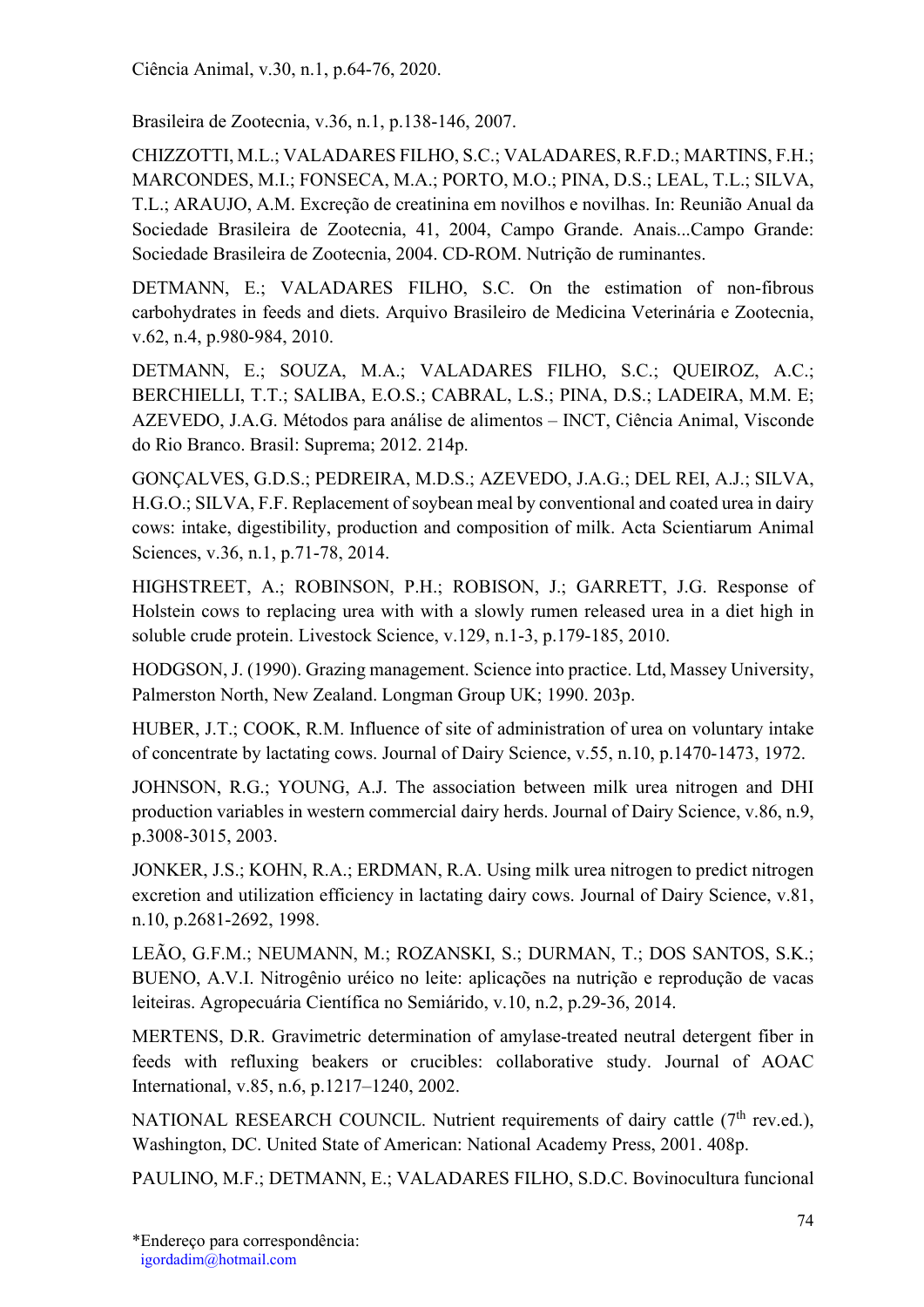nos trópicos. In: Simpósio de Produção de Gado de Corte, 6, 2008, Anais... Universidade Federal de Viçosa, 2008. v.6, p.275-305.

PESSOA, R.A.S.; LEÃO, M.I.; FERREIRA, M.A.; VALADARES FILHO, S.C.; VALADARES, R.F.D.; QUEIROZ, A.C. Balanço de compostos nitrogenados e produção de proteína microbiana em novilhas leiteiras alimentadas com palma forrageira, bagaço de cana-de-açúcar e ureia associados a diferentes suplementos. Revista Brasileira de Zootecnia, v.38, n.5, p.941-947, 2009.

PHILLIPSON, A.T. The digestion and absorption of nitrogenous compounds in the ruminant. In: MUNRO, H.N.; ALLISON, J.B. Mammalian Protein Metabolism, p.71-103, 1964.

RAJALA-SCHULTZ, P.J.; SAVILLE, W.J.A. Sources of variation in milk urea nitrogen in Ohio dairy herds. Journal of Dairy Science, v.86, n.5, p.1653-1661, 2003.

REIS, A.M.; COSTA, M.R.; COSTA, R.G.; SUGUIMOTO, H.H.; SOUZA, C.D.; ARAGON-ALEGRO, L.C.; SANTANA, E.H.W. Efeito do grupo racial e do número de lactações sobre a produtividade e a composição do leite bovino. Semina: Ciências Agrárias, v.33, n.2, p.3421-3436, 2012.

RIBEIRO JÚNIOR, J.I. Análises estatísticas no SAEG. Viçosa: UFV, 2001. 301p.

SILVA, F.D.; SÁ, J.D.; SCHIO, A.R.; ÍTAVO, L.C.V.; SILVA, R.R.; MATEUS, R.G. Suplementação a pasto: disponibilidade e qualidade x níveis de suplementação x desempenho. Revista Brasileira de Zootecnia, v.38, n.1, p.371-389, 2009.

SKLAN, D.; ASHKENAZI, R.; BRAUN, A.; DEVORIN, A.; TABORI, K. Fatty acids, calcium soaps of fatty acids, and cottonseeds fed to high yielding cows. Journal of Dairy Science, v. 75, n.9, p.2463-2472, 1992.

SMITH, A.M.; REID, J.T. Use of chromic oxide as an indicator of fecal output for the purpose of determining the intake of pasture herbage by grazing cows. Journal of Dairy Science, v.38, n.5, p.515-524, 1955.

SNIFFEN, C.J.Ç.; O'CONNOR, J.D.Ç VAN SOEST, P.J.Ç FOX, D.G.Ç; RUSSELL, J.B. A net carbohydrate and protein system for evaluating cattle diets: II. Carbohydrate and protein availability. Journal of Animal Science, v.70, n11, p.3562-3577, 1992.

VALADARES FILHO, S.C.; BRODERICK, G.A.; VALADARES, R.F.D.; CLAYTON, M.K. Effect of replacing alfalfa silage with high moisture corn on nutrient utilization and milk production. Journal of dairy science, v.83, v.1, p.106-114, 2000.

VALADARES, R.F.D.; BRODERICK, G.A.; VALADARES FILHO, S.C.; CLAYTON, M.K. Effect of replacing alfalfa silage with high moisture corn on ruminal protein synthesis estimated from excretion of total purine derivatives. Journal of Dairy Science, v.82, n.12, p.2686-2696, 1999.

VAN SOEST, P.V.; ROBERTSON, J.B.; LEWIS, B.A. Methods for dietary fiber, neutral detergent fiber, and nonstarch polysaccharides in relation to animal nutrition. Journal of Dairy Science, v.74, n.10, p.3583-3597, 1991.